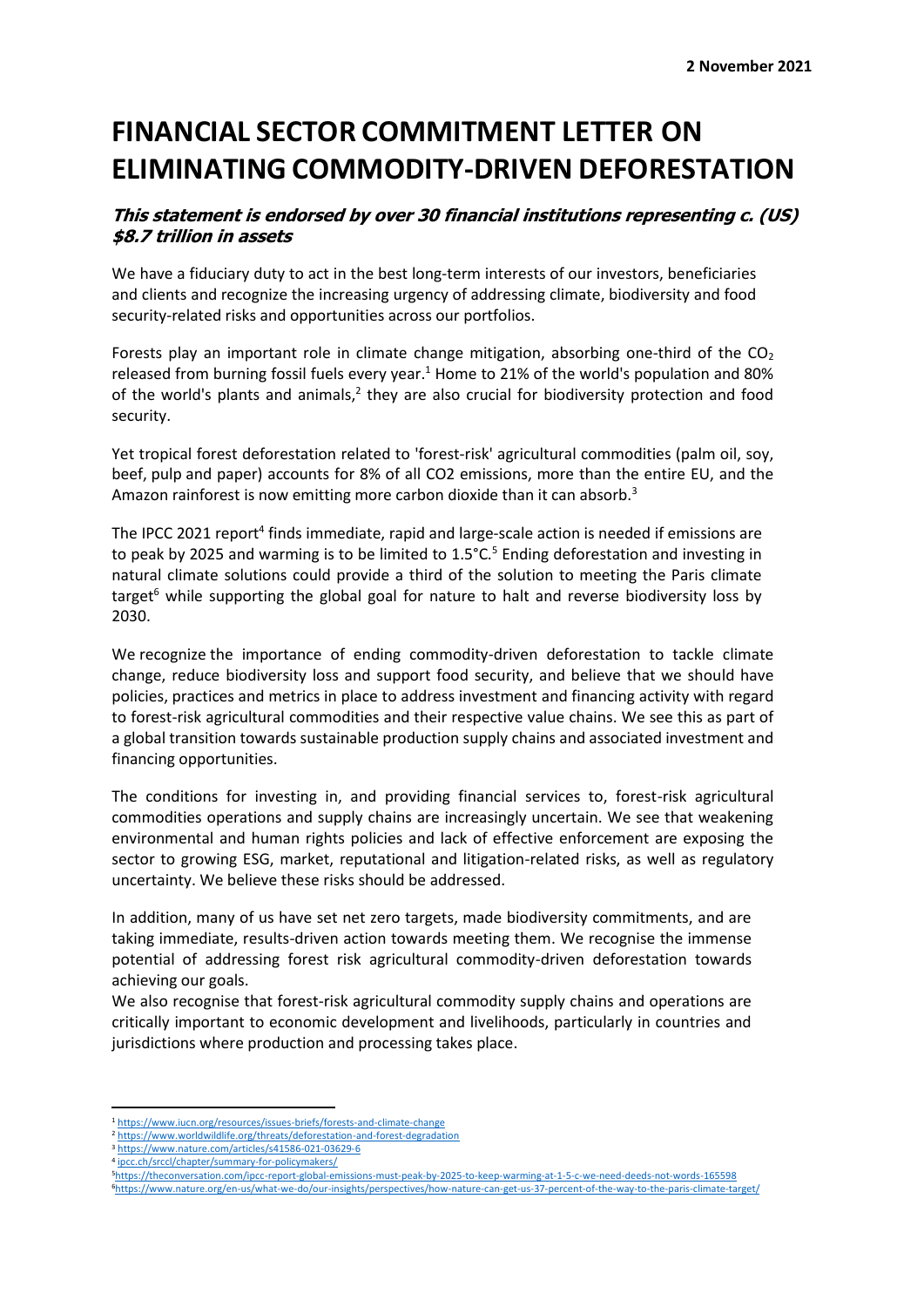We, the signatory organisations, therefore:

- Believe there is an urgent need for sustained engagement and ongoing stewardship with forest-risk sectors and regulators to drive the shift towards sustainable production and consumption with clear social benefits.
- Embrace the COP Presidency's call for financial institutions to commit to achieving zerodeforestation impacts across investment and lending portfolios by 2025.
- Commit to use best efforts to eliminate forest-risk agricultural commoditydriven deforestation activities at the companies in our investment portfolios and in our financing activities by 2025, consistent with the timelines, measures and objectives identified below. We will achieve this principally through active ownership, ongoing stewardship, and other measures that are expected to lead to real-world impacts.
- Call on policy makers and regulators to adopt policies and pursue actions that provide an appropriate enabling environment, including via enforcement as to illegal deforestation and, where necessary, adoption and implementation of policies to curb legal deforestation.
- Call on all other financial institutions to join us in the above.

We, the signatory organisations, further commit individually to create organisational plans, milestones and incentives to fulfil the proposed timeline for commitments on deforestationfree forest-risk agricultural commodity portfolios, aligned with a Paris Agreement-compliant 1.5°C pathway, as set out below:

- **By the end of 2022:** Assess exposure to deforestation risk through financing or investment in clients/holdings, with a focus on 'forest-risk' agricultural commodities -- palm oil, soy, beef and leather, pulp and paper -- that are understood to be tied to the most significant deforestation impacts. Establish investment/lending policies addressing exposure to agricultural commodity-driven deforestation. Deepen or, where necessary begin, engagement of the highest risk clients/holdings on deforestation in their supply chains, operations and/or financing. Engage on policy to support an enabling environment for businesses to avoid deforestation risks and impacts.
- By 2023: Disclose deforestation risk and mitigation activities in portfolios, including due diligence and engagement.
- By 2025: Publicly report credible progress, in alignment with peers, on the milestones to eliminate forest-risk agricultural commodity-driven deforestation in the underlying holdings in our investment/lending portfolios through successful company engagement, and only provide finance to clients that have met risk-reduction criteria. Increase investment in nature based solutions.

In striving to eliminate commodity-driven deforestation from our investment and lending portfolios by 2025, we intend to reduce deforestation-related risks while supporting the transition to a sustainable agricultural sector.

We see this as an important part of enabling progress towards limiting temperature rise to 1.5°C and reducing the overall systemic financial markets risks associated with climate change, biodiversity loss and food security concerns.

Moreover, we believe that achieving zero-deforestation across our portfolios will contribute towards our fiduciary duty to act in the best long-term interests of our investors, beneficiaries and clients.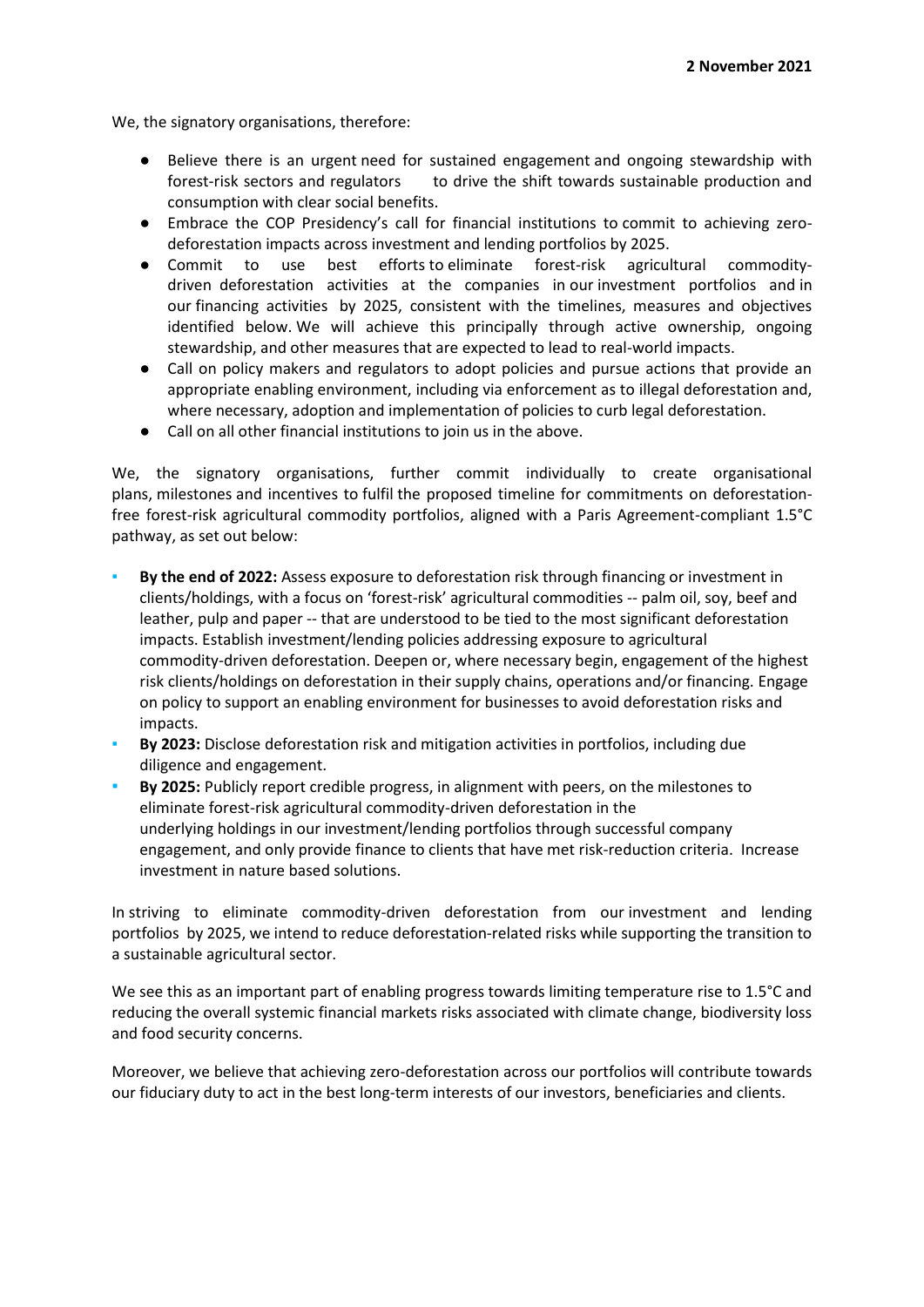#### **Signatories**

#### ACTIAM

Andra AP-fonden (AP2)

Australian Ethical Investment

Aviva PLC

AXA Group

Boston Common Asset Management

Church Commissioners for England

Church of England Pensions Board

Comgest

Caisse de Prévoyance de L'État de Genève (CPEG)

Domini Impact Investments LLC

East Capital Group

Fidelity International

Generation Investment Management

Grupo Bancolombia

Impax Asset Management PLC

International Business of Federated Hermes

JGP Asset Management

Legal and General Investment Management (LGIM)

LGPS Central Limited

Lombard Odier

Menhaden PLC

NEI Investments

NN Investment Partners

Robeco

Schroders

SCOR SE

Skandia

Sparebank 1 Forsikring

Storebrand Asset Management

Sumitomo Mitsui Trust Asset Management

TCI Fund Management Ltd

The Local Authority Pension Fund Forum

# actiam













THE CHURCH<br>U OF ENGLAND PENSIONS BOARD





**Domini.**